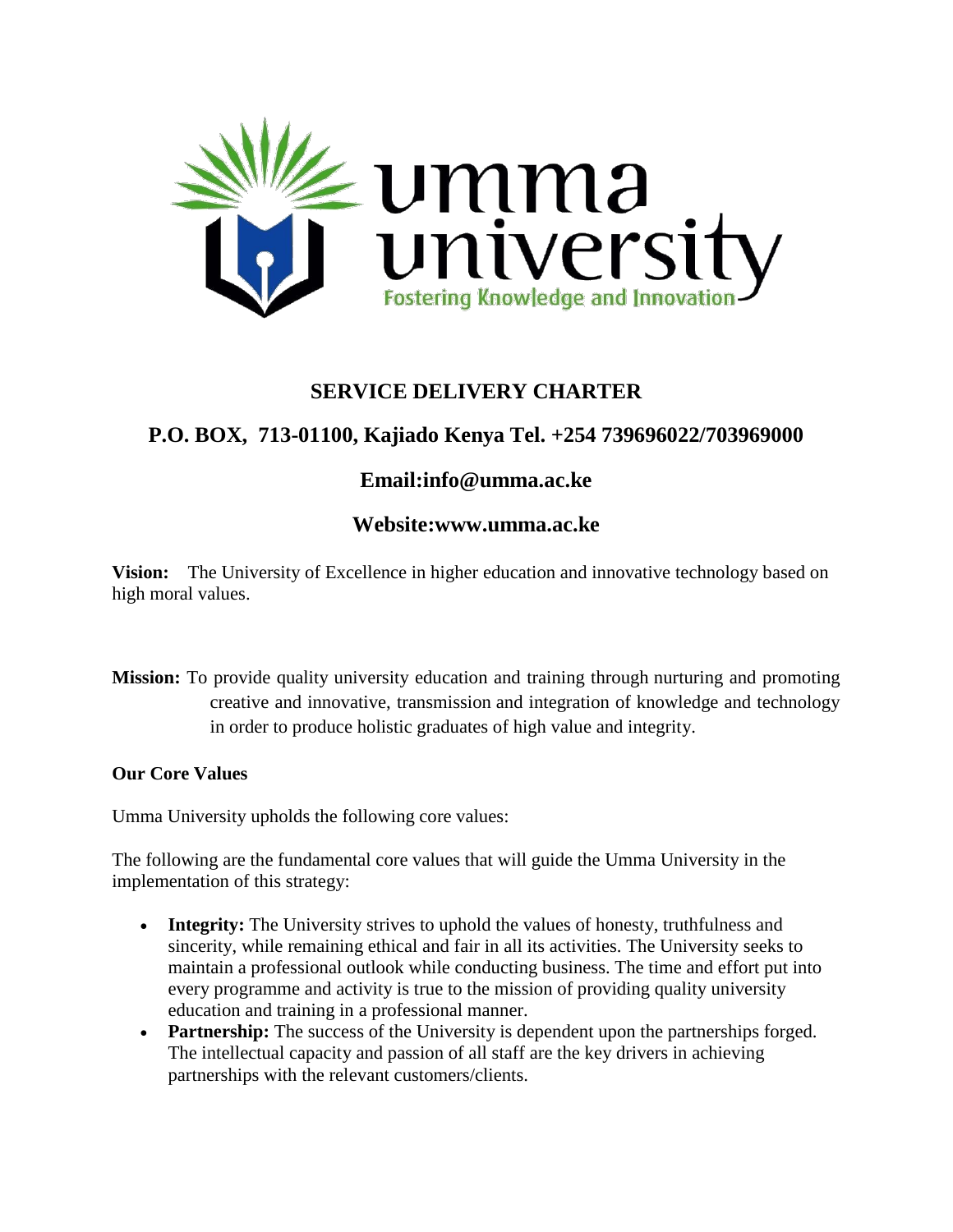- **Respect:** The University recognizes and values all individuals' unique talents, respects their dignity and strives to foster their commitment to excellence.
- Stewardship: The University endeavors to foster a spirit of service to employ its resources effective and efficiently both for the development of the University and community towards the realization of it mission.
- **Morality:** The University firmly believes that a strong moral code is a key component towards earning trust both internally and externally. The University strives to uphold the highest possible moral competency and responsibility. It is steadfast in practicing and observing ethical and moral principles as outlined in the vision.
- **Innovativeness:** The University is committed to seeking new ways in creating and applying knowledge to enhance continued improvement. In the current market place, innovative ideas and techniques are essential to success of the University. The University aims to be creative, effective and efficient to help develop inspired, visionary graduates for the market place.